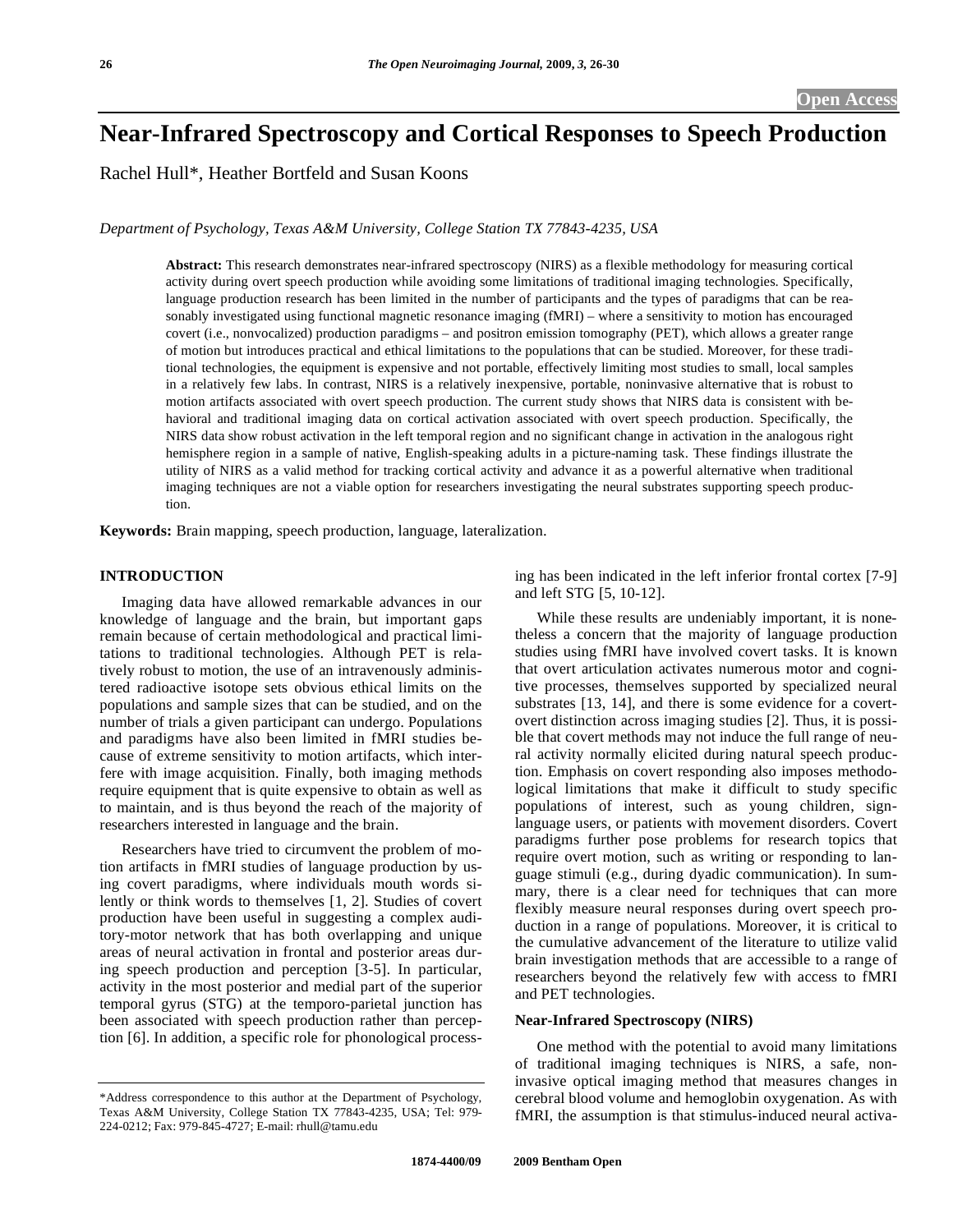tion causes increased energy demands in the activated areas; that is, cerebral blood flow (CBF) to activated brain areas increases to meet increased demands for oxygen and glucose. Increases in CBF are parsed into local concentrations of oxyhemoglobin (oxygenated blood), which typically increases during cortical activation, and deoxyhemoglobin (deoxygenated blood), which typically decreases [15]. Total hemoglobin (HbT) is computed by summing changes in oxyhemoglobin  $(HbO<sub>2</sub>)$  and deoxyhemoglobin (HbR).

 Also like fMRI, NIRS uses modulations in CBF during stimulus presentation relative to CBF during a baseline event during which no stimulus is presented to provide important information about the hemodynamic response to stimulusinduced cortical activation. Specifically, NIRS assesses hemodynamic responses by projecting near-infrared light at wavelengths of 690 and 830 nm through the scalp and skull and into the cortex, then recording intensity modulations in the reflected light from each wavelength. Because these two wavelengths are differentially absorbed by oxygenated blood (830 nm light is more sensitive to  $HbO<sub>2</sub>$ ) and deoxygenated blood (690 nm light is more sensitive to HbR) [16, 17], the relative concentrations of  $HbO<sub>2</sub>$  and  $HbR$  (and localized HbT) can be computed and used to provide an index of cortical activation [18].

 One caveat is that, unlike fMRI, NIRS measurements are restricted to cortical activity, making NIRS inappropriate for investigations of subcortical structures. Another limitation is that spatial resolution with NIRS is not as precise as with fMRI, although NIRS temporal resolution is superior to fMRI.

 Nonetheless, taken together with the known relationship between hemodynamics and neural activity [19], several recent studies indicate that NIRS can provide a reliable and useful estimate of cortical activity associated with language processing. For instance, researchers have used NIRS to track changes in infant cerebral hemodynamics to dissociate cortical activity coupled to visual versus linguistic stimulus processing [20] and during other forms of visual processing [21, 22]. Other studies have begun to validate NIRS against fMRI [23]. For example, NIRS has been used to show that 2- 5 day old infants exhibit left hemisphere dominance, and left temporal lobe activation in particular, for processing forward, infant-directed speech relative to the same speech played backwards [24], thus replicating outcomes of a similar fMRI study with 3 month-old infants [25]. With adult speech production, NIRS has been used to examine the left inferior frontal region (i.e., Broca's area) during overt sentence translation in bilingual adults [14], and lateralization of prefrontal areas during a language comprehension task [26]; the results of both NIRS studies were consistent with outcomes from analogous fMRI studies [20, 27] (and see [4, 28] for reviews).

## **Present Research**

 Given the need for more flexible techniques to measure cortical activity during overt speech production, the present research was designed to evaluate NIRS as a method for assessing region-specific processing in adults in response to overt speech production in order to provide evidence that NIRS is a reasonable alternative to traditional imaging techniques for this type of research. The present NIRS study focused on changes in CBF in the temporal cortices of healthy adults during an overt speech production paradigm. We chose the bilateral temporal sites as our focal region of interest (ROI) for this initial study primarily based on previous NIRS data from our lab, which revealed robust and reliable patterns of left temporal activation in monolingual infants during a language perception task [20]. In addition, the ROI was justified by outcomes from a PET study that found activation in predominantly left hemisphere regions of the temporal lobe during an overt language production task [29], and suggestions from fMRI that the left STG should be preferentially involved in phonological processing and speech production [19].

 Our primary prediction was that we would observe increased activity in the left STG of monolingual adults during overt speech production, with little or no increase in activity in the homologous region of the right hemisphere. These results would extend the application of NIRS as a tool for measuring overt speech production in adults beyond frontal regions demonstrated in previous studies [26, 14].

#### **METHODS**

#### **Participants**

 Ten healthy, monolingual English-speaking adults (9 men, 1 woman) between the ages of 18 and 22 underwent NIRS imaging at Texas A&M University, College Station.

### **Apparatus**

 A soundproofed testing room was equipped with a chair, a cushioned chin rest anchored to a table, and a mounted 53 cm flat panel computer monitor on which visual stimuli were displayed. An adjustable headband connected to the NIRS instrument by two fiber optic cables (each 1 mm diameter and 15 m length) extending from the instrument to the testing room and into the adjustable headband through a sound and light dampening curtain. The cables were bundled into a single strand secured on the wall just over the participant's right shoulder.

 The NIRS instrument consisted of three main components: a) two emitter fibers consisting of fiber optic cables that delivered near-infrared light to the scalp of the participant; b) four detector fibers consisting of fiber optic cables that detected the diffusely reflected light at the scalp and transmitted it to the receiver; and c) an electronic control box that served as both the source of the near-infrared light and the receiver of the reflected light. The fibers were grouped into two emitter/detector sets (i.e., optical probes), each consisting of two detector fibers placed at 3 cm distance on either side of a central emitter fiber. The signals received by the electronic control box were processed and relayed to a DELL Inspiron 7000 laptop computer. A custom computer program recorded and analyzed the signal.

 The NIRS instrument emitted light at two wavelengths, 690 and 830 nm, with two laser-emitting diodes. Laser power emitted from the end of each fiber was 4 mW, and the light was square wave modulated at audio frequencies of approximately 4 to 12 kHz. Each laser had a unique frequency so that synchronous detection could uniquely identify each laser source from the photodetector signal. No detector saturation occurred during the experiment.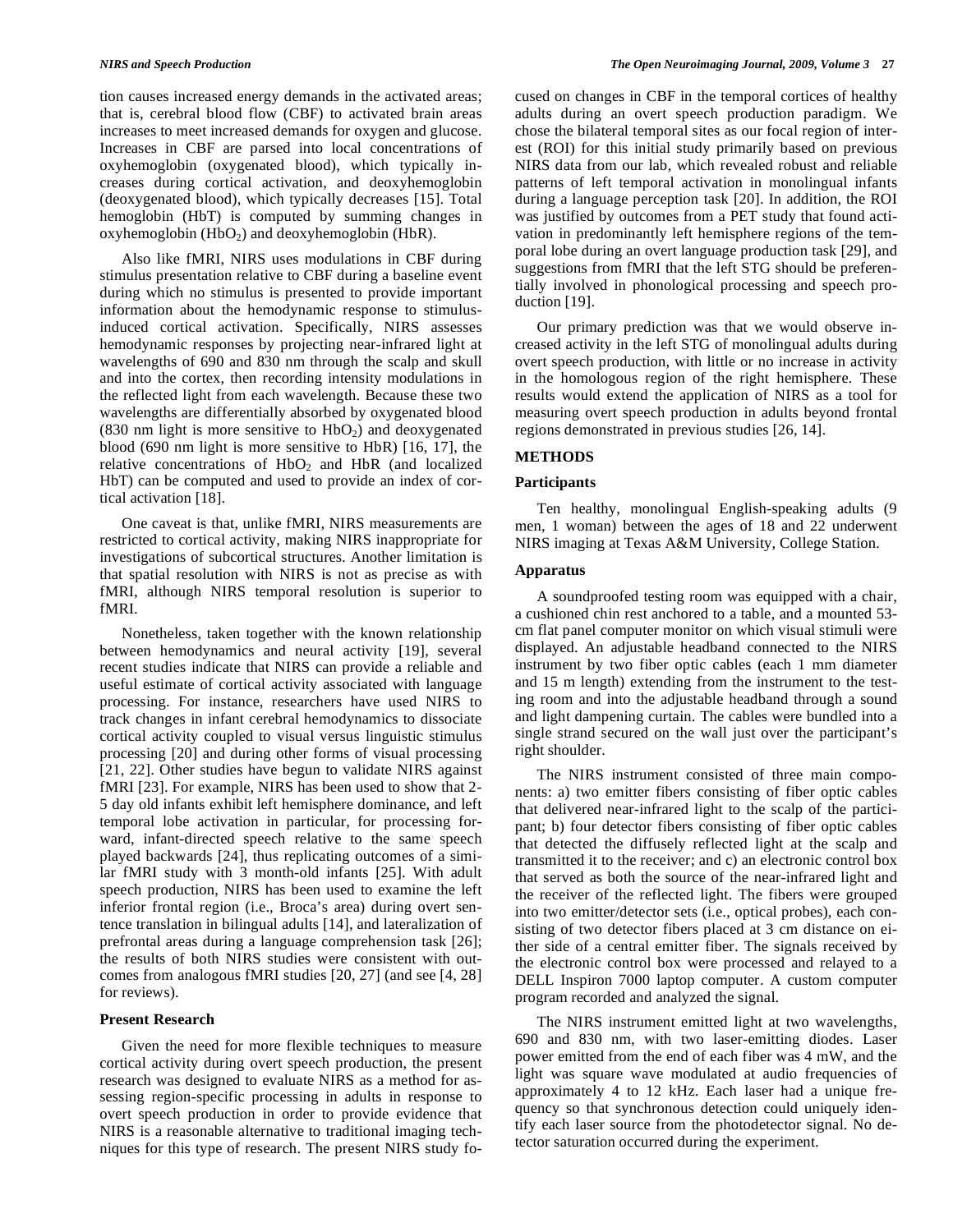One optical probe (i.e., emitter/detector set) was used to deliver and collect near-infrared light on the left temporal region at approximately  $T_3$  according to the International 10-20 system, and the other delivered and collected light on the right temporal region at approximately position T4.

#### **Procedure**

 Each participant was seated at approximately 76 cm distance from the computer monitor  $(28.1^{\circ}$  visual angle at participants' viewing distance based on a 36 cm wide screen). The chinrest was adjusted so the participant could sit comfortably with chin in chinrest and forearms resting on the chinrest table. In an effort to reduce unwanted muscle movement (and thus standardize individual variations in extraneous motor activation), participants were instructed to keep their chins in the chinrest and their teeth together throughout the experiment. The International 10-20 system for electrode placement was used to determine the locations for  $T_3$  and  $T_4$ , which were then marked on the participant's scalp. The hair around the target locations was parted and fastened to avoid interference with the light emission and detection. The two emitter/receiver optodes were centered over the target locations on the participant's scalp and secured with Velcro straps. One emitter was positioned directly above and slightly in front of the left ear  $(T_3)$ , a location that targets primary auditory cortex and lateral STG. The second emitter was positioned in the analogous location in the right hemisphere  $(T_4)$ .

## **Stimuli and Design**

 The stimuli consisted of 41 line drawings (1 practice trial and 40 target trials) taken from [30] and the Philadelphia Naming Task [31] materials. Stimuli were one-syllable items closely matched in visual complexity and lexical frequency. Each trial began with a fixation cross, which appeared for 1700 msec, followed by a 300 msec stimulus event (i.e., line drawing) on a white background, followed by 8 sec of rest during which no stimuli were presented, for a total epoch of 10 sec. Participants were to say aloud the name of each line drawing as quickly as possible, thus requiring them to map conceptual representations onto phonological representations and produce them overtly. Accuracy was 100% for all participants. Near-infrared light that was differentially reflected from the temporal region of each hemisphere as a result of changes in CBF during the overt picture naming task was collected and analyzed.

## **RESULTS**

#### **NIRS Data Acquisition**

 The two detector fibers within each optical probe recorded raw optical signals, which were digitized at 200 Hz and converted to optical density units. The optical density units were then low-pass-filtered at 1Hz and high-passfiltered at 0.02 Hz for noise reduction and decimated to 20 samples per second. The control computer then converted the filtered optical density units for each of the two wavelengths to relative concentrations of  $HbO<sub>2</sub>$  and  $HbR$  hemoglobin using the modified Beer-Lambert law [32], which computes the relationship between light absorbance and concentration of particles within a medium. Concentration changes in  $HbO<sub>2</sub>$  and HbR, as well as changes in total blood flow (HbT) were averaged across the 10 sec epochs and plotted by channels per region. Participant motion and systemic physiology (e.g., heartbeat and respiration) were spatially filtered using a principal components analysis (PCA) of the signals across the four channels [33]. Artifacts from extreme movement (e.g., sneezing) were operationalized as a signal change greater than 5% in a tenth of a second and were eliminated, resulting in the removal of 1.25% of the data (5 trials out of 400). The filtered data were then summed across the two channels per region and grand averaged across participants.

#### **Hemodynamic Response Functions and Analyses**

 NIRS data were analyzed first by channel within each cortical region (where each emitter/detector pair within each optical probe constituted one channel, so each optical probe contained two channels per cortical region). Data from the two channels per optical probe were then averaged and responses were compared across probes (i.e., cortical regions). Fig. (**1**) illustrates the grand averaged hemodynamic response function for the left temporal region. The time of stimulus presentation (fixation cross + picture) is indicated by the solid red bar. Following stimulus offset, the left temporal region shows a marked increase in  $HbO<sub>2</sub>$ . There is a corresponding decrease in HbR in this region, though the effect is much less pronounced. Fig. (**2**) illustrates the hemodynamic response function for the right temporal region. Although there is an initial increase in  $HbO<sub>2</sub>$  in this region at the time of stimulus onset, this is very small and reverses before the offset of the stimulus, going well below baseline.  $HbO<sub>2</sub>$  concentration continues to decrease over the course of the post-stimulus rest period, before beginning to return to baseline prior to the end of the epoch.



**Fig. (1). Hemodynamic Response Function: Left temporal area**   $(T_3)$ .

Grand average hemodynamic  $(HbO<sub>2</sub>, HbR, and HbT)$  response curve across 10-sec epochs for the left temporal region. Stimulus presentation (1700 msec fixation cross + 300 msec picture) is indicated by the solid red bar (onset at time 0 s), followed by a nostimulus rest period (8 sec). The y-axis indicates relative changes in concentration (micromolar) of the different chromophores.

 We calculated concentration changes in response to stimulus presentation to allow for statistical comparison of the average response to test stimuli in each cortical region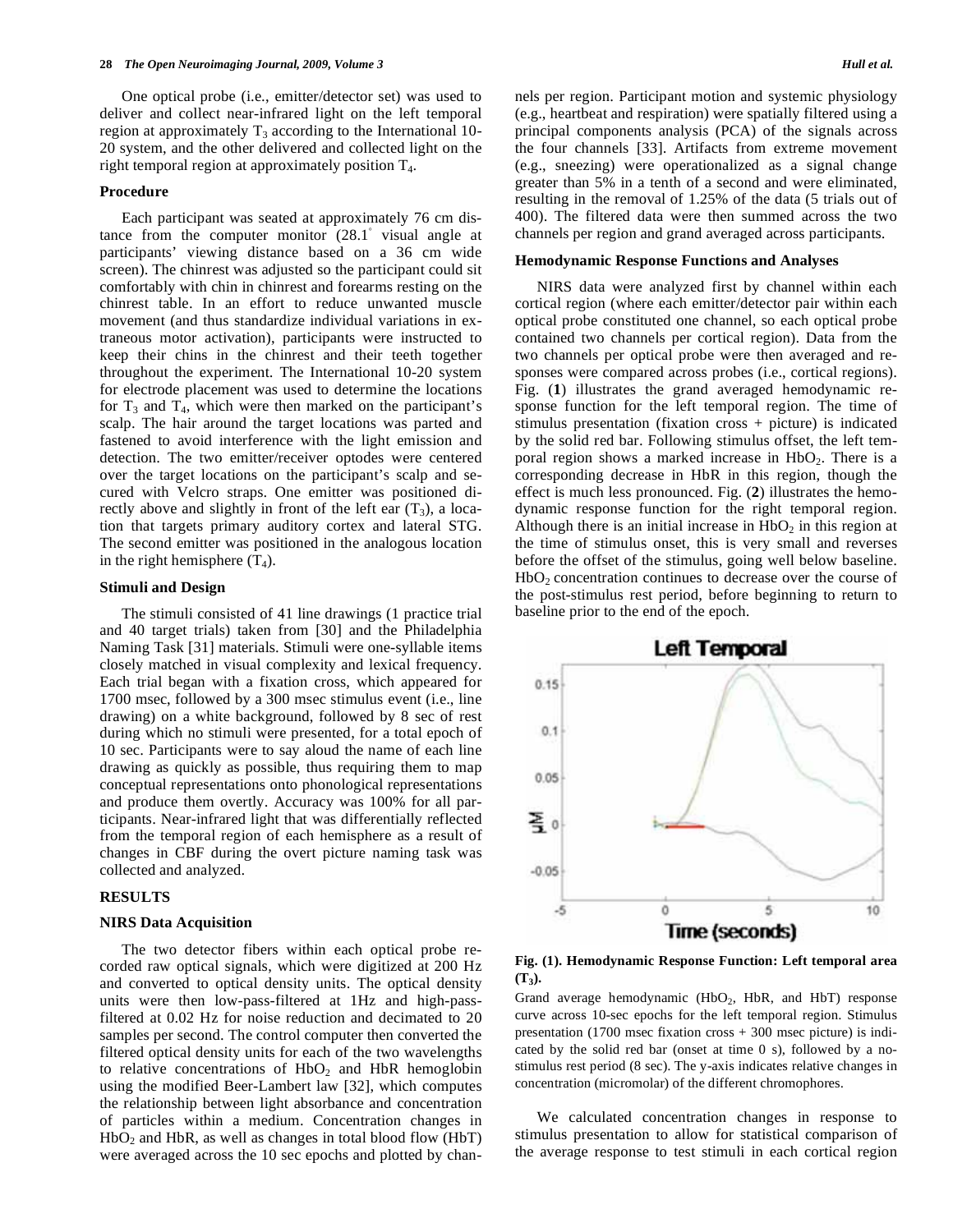

**Fig. (2). Hemodynamic Response Function: Right temporal area (T4).** 

Corresponding grand average hemodynamic (HbO<sub>2</sub>, HbR, and HbT) response curve across 10-sec epochs for the right temporal region.

(left and right temporal). The analysis was performed only on changes in concentration of  $HbO<sub>2</sub>$  within each region, as this chromophore provides the most robust contrast-to-noise ratio [20]. Because changes in concentration began manifesting shortly after stimulus onset and showed signs of abating by the end of the 10 sec epoch, concentration changes were calculated based on the average relative  $HbO<sub>2</sub>$  concentration during time 3-5 sec for each epoch relative to  $HbO<sub>2</sub>$  concentration at time -1 to 0 sec prior to trial onset (baseline). This revealed an average  $HbO<sub>2</sub>$  concentration change in response to the production task (relative to baseline) in the left temporal region of .15  $\mu$ M (SE = .07), while the average change in the homologous region in the right temporal region was -.05 μM (SE = .08). A paired-samples *t-*test showed that the difference in  $HbO<sub>2</sub>$  concentration changes by hemispheric region was significant,  $t(1, 9) = 2.83$ ,  $p < .05$ . This finding is consistent with prior research, demonstrating a dissociation of homologous regions of the temporal cortex during overt word production in monolingual adults. Together, our results provide evidence that NIRS can be successfully used to track localized changes in cerebral hemodynamics during an overt language production task.

## **DISCUSSION**

 NIRS is a non-invasive brain mapping technique that is relatively robust to motion artifacts and provides reasonably precise spatial and temporal information about cortical activation. The focus of the present study was to document the utility of NIRS as a flexible tool for mapping cortical activation in response to overt speech production, thereby laying the groundwork for future studies aimed at extending our understanding these neural substrates in a range of populations. In particular, we used NIRS to determine the relative participation of left and right temporal regions during overt speech production in healthy, English-speaking monolingual adults. The outcomes showed a significant increase in activation—as indicated by increases in  $HbO<sub>2</sub>$ —in the left relative

to the right temporal region. This outcome is consistent with data from other measures and thus demonstrates the utility of NIRS for investigating the neural markers associated with overt speech production.

 Given the flexibility of the NIRS technique, an important extension will be to apply NIRS in populations where movement is a concern or where it is not practical to request covert responding. For instance, the use of NIRS with infant populations in perceptual paradigms [20-22] could be extended to investigations of early speech production in infants and young children. In addition, because it is not invasive and therefore amenable to repeated use, NIRS can be used in longitudinal developmental studies, and it can support larger sample sizes than those typically supported in PET and fMRI studies. Another ideal NIRS application would be to track cortical activation during language production in different modalities (spoken versus signed), across language backgrounds (monolingual versus bilingual), and during different levels of speech production, from single words to full discourse. Such applications would go far in answering questions that remain concerning the development of brain organization for language.

 One proposal in need of further investigation involves the notion of a network of auditory-motor integration formed from the overlapping and unique areas of neural activation in frontal and posterior regions during speech production and perception [3, 5, 20, 29]. Based on fMRI data, Hickok and his colleagues [3] suggest that this network guides speech development and supports speech production. Establishing the existence of this network will require using more extensive NIRS probe geometries to cover wider-ranging areas of cortex, and testing participants at various stages of language development. Given the difficulties inherent in testing children with fMRI, NIRS can serve as a useful tool to investigate this hypothesis.

 Another area of research where NIRS will be helpful concerns whether the development of language processing networks is differentially influenced by the acquisition of one versus two (or more) acoustic-phonetic systems. Based on a meta-analysis of the large behavioral bilingual laterality literature, Hull and Vaid [34] have proposed that the functional organization of language(s) depends on language exposure during early development, and that these early patterns anchor the organization of any subsequently learned languages. Specifically, these researchers found that, across behavioral paradigms and across languages, monolinguals and late bilinguals showed reliable activation of predominantly left hemisphere areas (consistent with the present results with monolinguals) regardless of second language proficiency, whereas early bilinguals showed reliable bilateral activation (see also [35]). At least one fMRI study using covert word production in multilingual adults [36] and one clinical study with bilingual epilepsy patients [37] have produced results consistent with this view. Specifically, the fMRI study found that late multilinguals showed consistent left hemisphere dominance for all languages whereas the single early multilingual they tested showed consistent bilateral activation across languages. The clinical study found that late bilinguals with epileptiform discharges focused in the left temporal region demonstrated particular post-seizure dysfunction for producing speech in their second language,